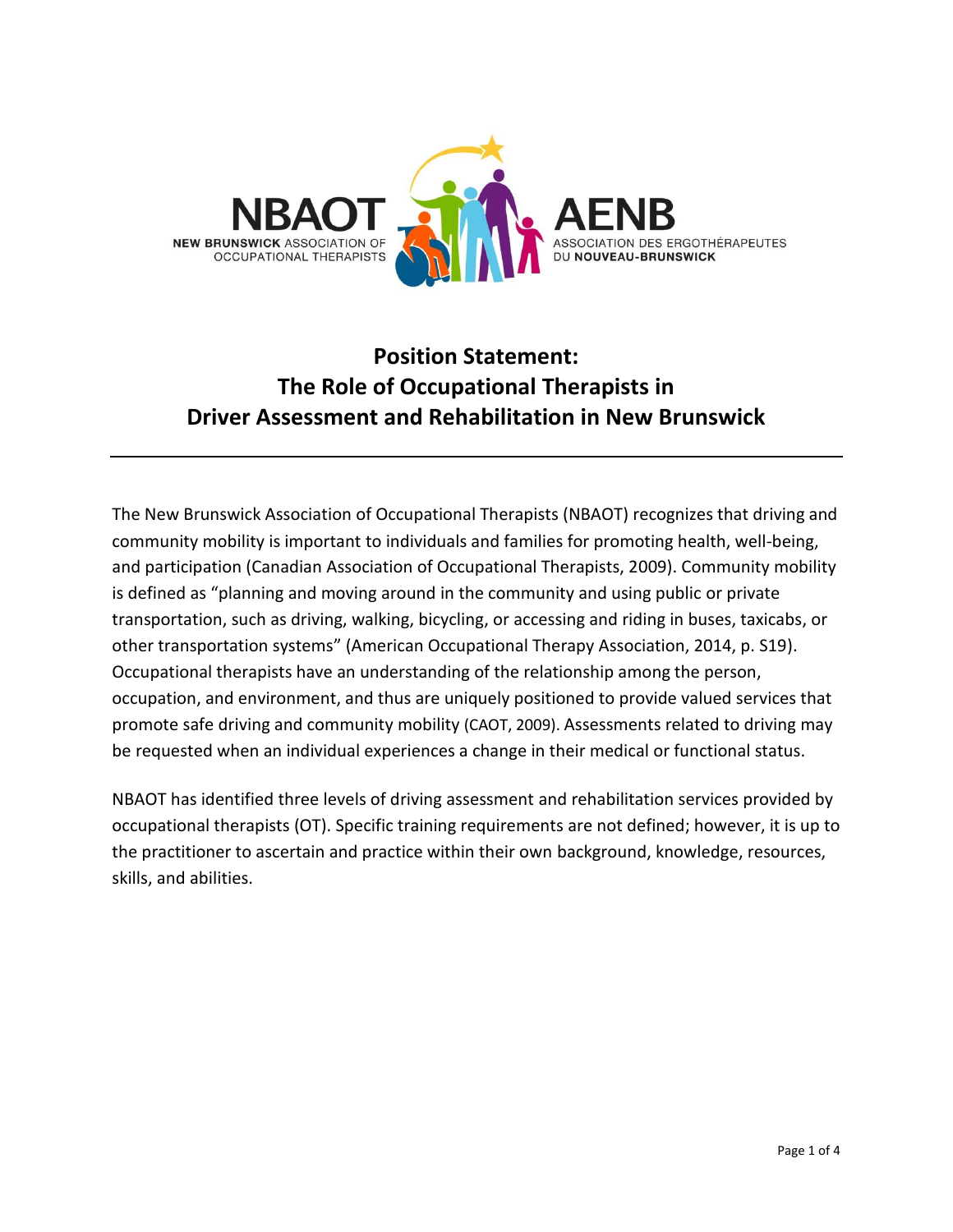# **Three Levels of Driving Assessment and Rehabilitation**

#### **Level 1: Generalist - Driving Screening**

The "OT-Generalist" may work in a variety of settings and has knowledge and skills in health promotion, facilitating community mobility, and screening of those at risk for unsafe driving. An OT-Generalist is able to perform functional assessments (basic and instrumental activities of daily living) and analyze underlying performance components (for example, physical, cognitive, behavioural, and perceptual abilities). The OT-Generalist can recommend driving cessation based on their knowledge and skills to assess safety and ability to participate in complex instrumental activities of daily living. An OT at this level may work with clients to facilitate alternative transportation to needed and desired activities. When the client's driving ability requires further evaluation, the generalist can recommend referral for advanced or advanced specialist assessment.

#### **Level 2: Advanced - Driving Assessment**

The "OT-Advanced" has further knowledge and skills in assessing the physical, cognitive, visualperceptual, and behavioural aspects of safe driving using standardized office-based and/or onroad assessments. The OT at this level has additional background and abilities to do an in-depth office-based assessment specific to driving.

#### **Level 3: Advanced Specialist - Comprehensive Driving Assessment and Rehabilitation Services**

The "OT-Advanced Specialist" has highly specialized knowledge and skills in assessment, training/retraining of driving skills, vehicle modifications, and use of assistive technology for driving. An OT at this level may have advanced training with post-graduate or driving rehabilitation specialist certification. The OT-Advanced Specialist can complete comprehensive driving evaluations (CDE) always in conjunction with a licensed driving instructor. If it is determined that the client requires adaptive equipment to drive (for example, steering knob, hand controls, and left foot accelerator), they will be required to have a road test with a driver examiner using the recommended equipment. This will ensure that the client meets provincial requirements and that appropriate restrictions are noted on the driver's license.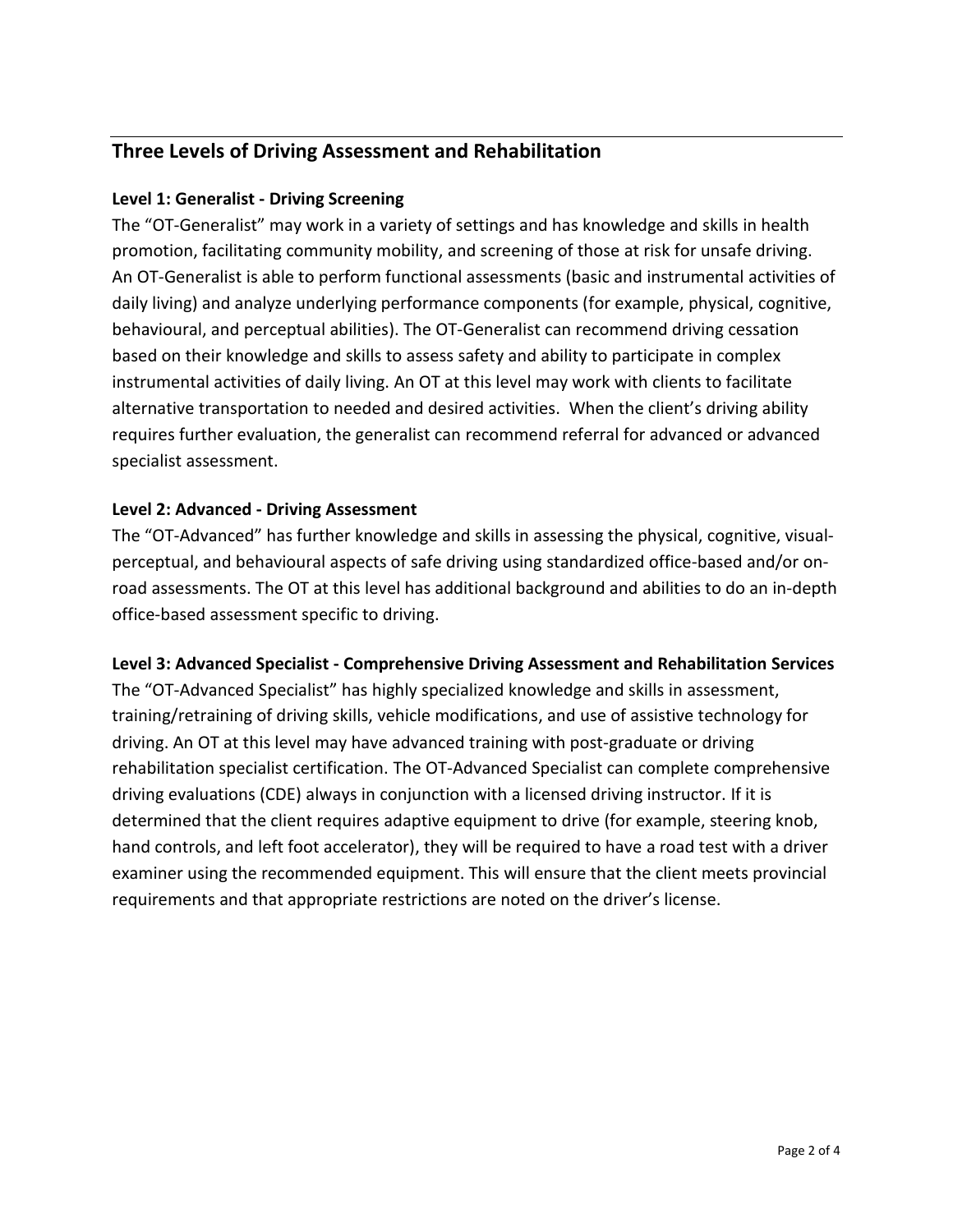# **Responsibility of the Occupational Therapist With Regard to Licensing**

In the province of New Brunswick, physicians, optometrists, and nurse practitioners are required by law to disclose their concerns regarding driving safety to the Registrar of Motor Vehicles (New Brunswick Motor Vehicle Act, 1973, Sections 309.1 and 309.2). Unless a client has given consent, occupational therapists cannot disclose their concerns without the potential risk of legal action. It is recommended that the OT inform the client's family physician or referring physician of their concerns related to driving safety. Although an occupational therapist may deem that a person has the required visual, cognitive, and perceptual abilities to drive, the final licensing decision is determined by the Registrar of Motor Vehicles. In some cases, the Registrar may request a re-test (vision, written, and road) regardless of the result of the driving assessment. Additional information may be required from the treating physician that the driver is fit to return to driving.

## **Resource for Occupational Therapists in New Brunswick**

For more information regarding the role of occupational therapy in driver assessment, rehabilitation, and community mobility, please contact the occupational therapist at Stan Cassidy Centre for Rehabilitation's Adaptive Driving Service, located in Fredericton, NB.